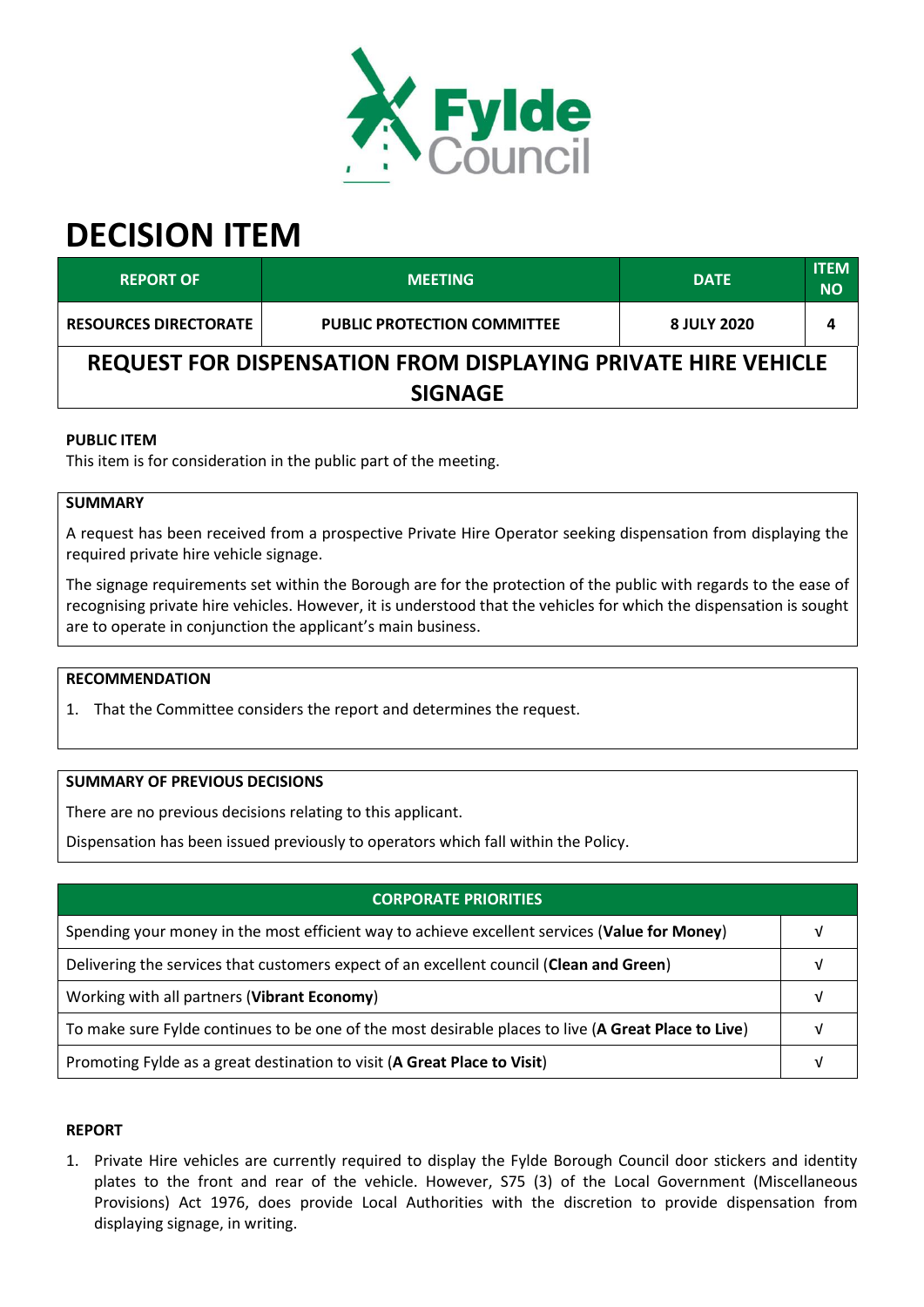- 2. Dispensation is currently granted to some Private Hire Operators in Fylde Borough involved in the Chauffeur Business. The proprietors of vehicles are still required to display a disc confirming the vehicle to be licensed as a Private Hire vehicle, whilst all signage such as the identity plates and door signs must be conveyed in the boot of the vehicle.
- 3. A formal request has been received from the Travel Style Group for dispensation from displaying the required signage upon two vehicles he intends to licence as private hire vehicles as part of his business. At the time of writing, the vehicles have not been purchased but it is understood, the applicant is considering purchasing Mercedes E Class and V class vehicles.
- 4. The applicants state states,

*Travel Style Group is a new business, the vision of a successful multi business owner, based in the Fylde, with a track record of delivering high levels of customer service, who values and delivers high service standards.* 

*Travel Style Group will offer travel services to both businesses and individuals, who require a company that will take care of all of their travel requirements, for both business and pleasure.* 

*It is intended that to provide the enhanced level of service our customers expect, we will provide an executive private hire / chauffeur service to ensure that any journey starts and finishes in style.* 

*As the business is in the early stages of development, it makes sense to tap into the transport requirements of the group companies, consisting of BIU St Annes, BPG Lytham, Corebenyah Lytham, and a number of other companies within the group. We intend to offer transport services for business travel and visitors to our sites, as well as offering our services to members of staff for any special occasions / holiday airport transfers etc.* 

*Once the business is up and running, we will be offering our executive private hire and chauffeur services to other corporate organisations in the Fylde coast area. We will be offering our services to private individuals for special occasion transport, such as airport transfers, date nights etc and sporting events etc. Our services will be provided on a pre booked basis.* 

*We are currently in the process of developing our website, to provide customers with a window to our services and to allow them to make bookings and receive confirmations etc.* 

*Also we are working on building in back office systems to manage accounts and admin functions etc.* 

*We are working on including a fleet management facility to manage the compliance of both cars and drivers, to include car test dates, service reminders, insurance renewal dates. And such things as driver details, record driver licence checks etc. Reminders for drivers to undertake daily checks of their vehicle, with an acknowledgement tick box.* 

*Initially we will be employing directly employed drivers driving our own company cars, however as the business grows we will consider owner drivers, providing they meet the standards we set ourselves, such as executive type cars and uniformed drivers to include, suit shirt and tie.* 

5. The [Hackney Carriage and Private Hire Licensing Policy](http://www.fylde.gov.uk/assets/files/11/Hackney-Carriage-and-Private-Hire-Licensing-Policy.pdf) refers to dispensation requests at Appendix F, and comments:

*All applications for dispensation from the requirements to display external vehicle licence plates will be considered by the Public Protection Committee who will take account of the individual circumstances of the case. Dispensations are unlikely to be granted unless the applicant can satisfy the committee that their vehicle(s) are of such a type and age that they would be appropriate for executive travel and that such work represented at least 80% of their total business (verified by operator records in the case of existing vehicles). Such vehicles must display a windscreen badge, provided by the council. These badges will show the details of the vehicle as they appear on the plate. Vehicle licence plates and door signs will be provided and must be carried in the boot of the vehicle at all times. Vehicles given this exemption will normally be limousines, executive type cars, such as top range Mercedes, BMW's etc.*

- 6. As such, the matter is referred to the Public Protection Committee so that consideration may be given to the request.
- 7. The applicant has been invited to attend the meeting.